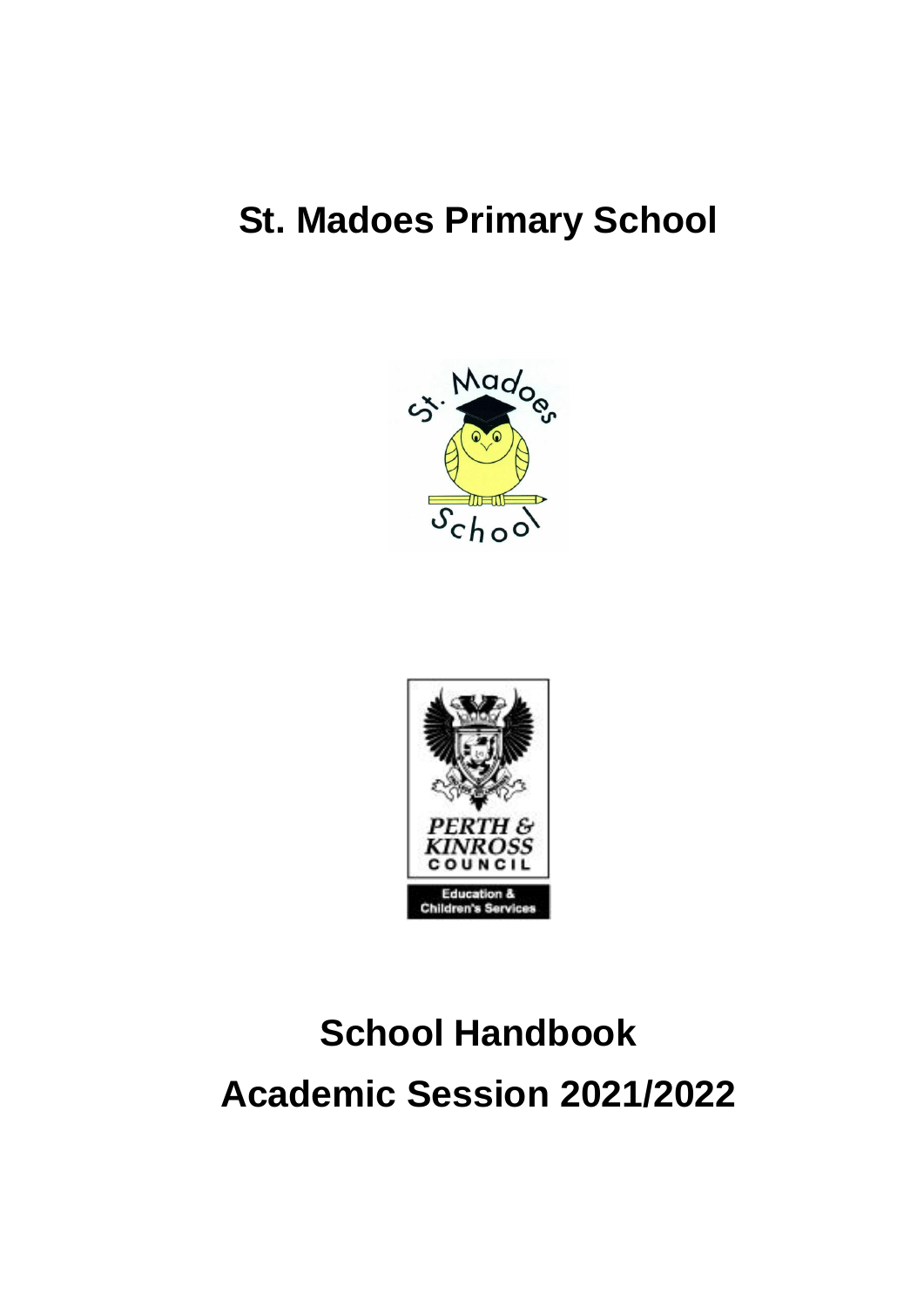#### **A Welcome from the Head Teacher**

Dear Parents/ Guardians,

Welcome to the St. Madoes Primary School handbook. We are delighted to be sharing this information about our school with you. This handbook aims to offer an overview of the school and the education your child will receive with us.

The school is non-denominational and co-educational. Currently we have two Nursery classes and six Primary classes. St. Madoes Primary has served the villages of St. Madoes and Glencarse for several hundred years and our log books date back to 1873. The present school was opened in 1974 with an extension added in 2003. The present school has six classrooms, a Nursery classroom, a General Purpose room, a Learning Resource area, Library and a school hall. There is also a particularly well resourced school playground which is an excellent area for outdoor learning. St. Madoes Primary School plays an important part in the life of the community and we are proud of our history and heritage.

At St Madoes School we recognise that every child is a unique individual with a range of abilities and needs. We endeavour to recognise and fulfil these needs and help all children to meet their full potential. We try to foster in each pupil a sense of responsibility for themselves, for others and for their immediate environment and the world around them.

We also recognise the importance of a good working relationship between school and home and will seek to work closely with you throughout your child's school career.

We hope that the information contained in this handbook is clear and self-explanatory. however, should you require more information or further clarification, please do not hesitate to contact myself, our Principal Teacher, Mrs Imlay or our clerical team of Mrs Taylor or Mrs Norrie.

This Handbook is issued when your child enters the school. It is updated annually and can be accessed electronically on the Perth & Kinross Council and St. Madoes Primary School websites.

We look forward to getting to know you and your family,

Best Wishes

*Jenny Campbell* Head Teacher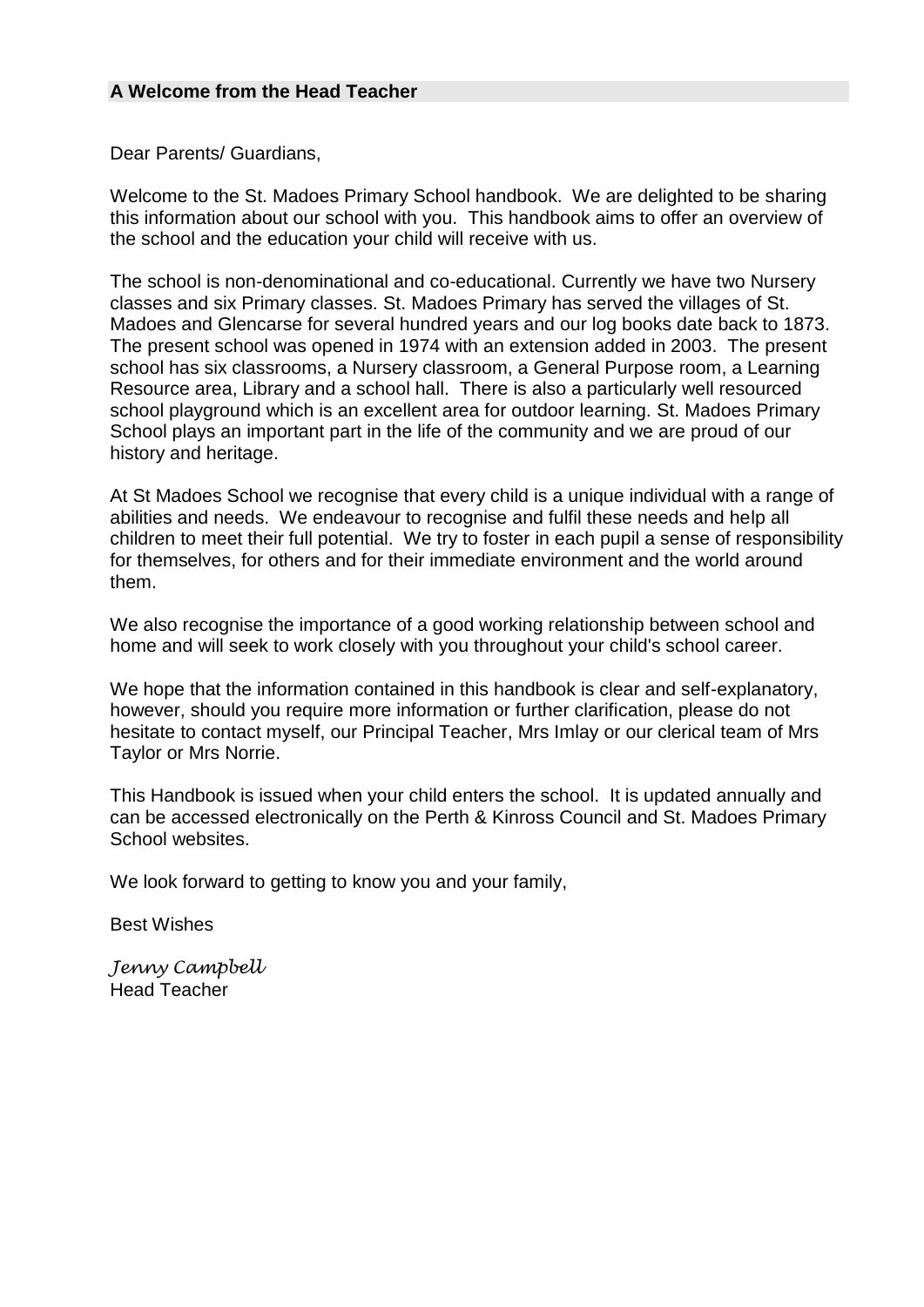# **St. Madoes Primary School Information**

- **1. Introduction**
- **2. Delineated Area**
- **3. Contact Details**
- **4. School Ethos**
- **5. Parental Involvement**
- **6. Transitions**
- **7. The Curriculum**
- **8. Assessment & Reporting**
- **9. Support for Pupils**
- **10.School Improvement**
- **11.School Policies and Practical Information**
- **12.Name of Child Protection Officer**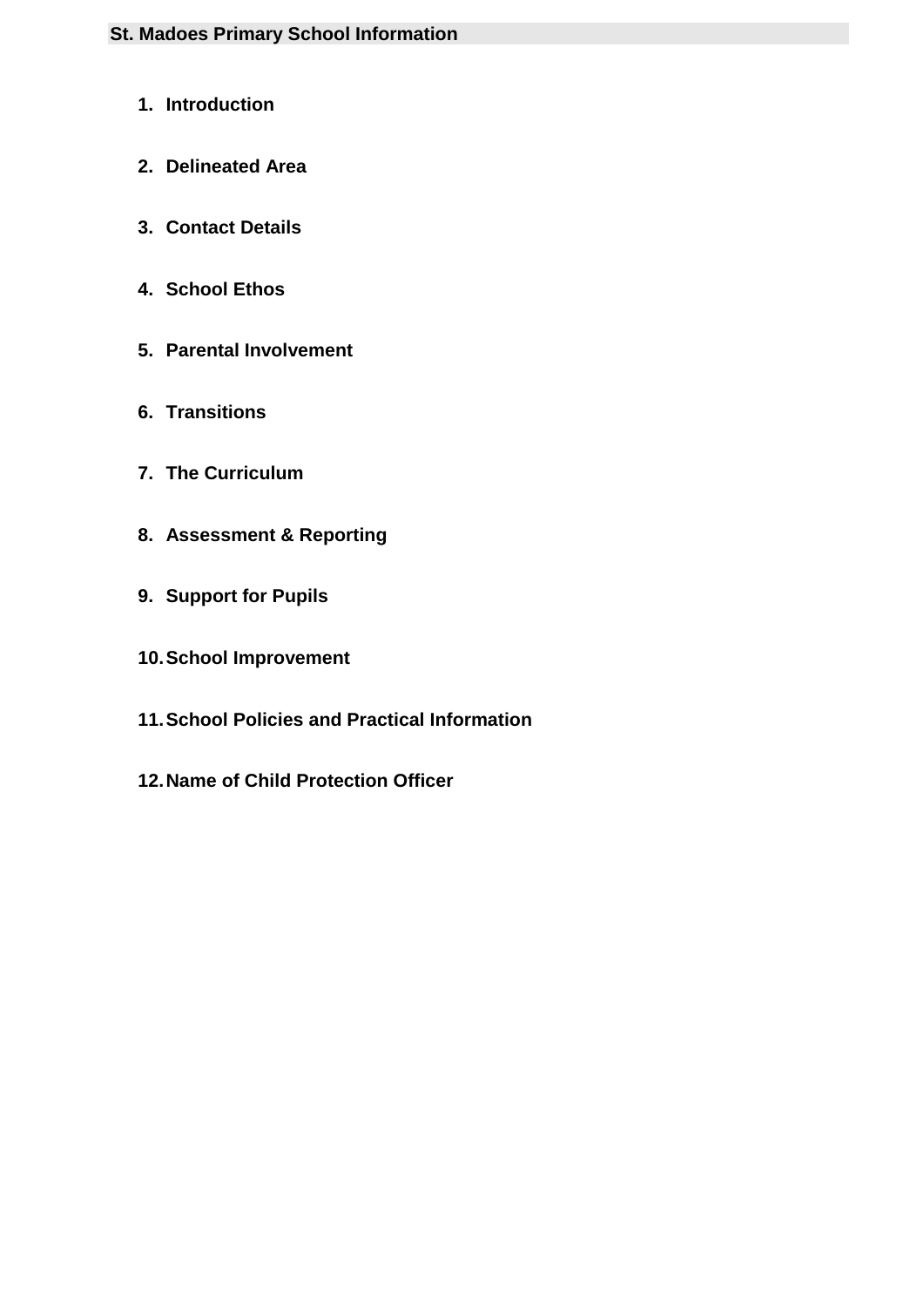#### **1. Introduction**

The following information areas for inclusion in school handbooks meet the requirements of the Education (School and Placing Information) (Scotland) Regulations 2012.

The purpose of the handbook is to communicate the ethos of the school and provide a welcome for parents to the school, help parents to choose a school, prepare their child for school and act as a reference tool while their child is at the school. The handbook also communicates with parent about the child's learning journey and in doing so, facilitates parental involvement in the school and helps parents support their children.

#### **2. Delineated Area**

The school consists of the Parish of St Madoes and Glencarse and the catchment extends from Kinfauns to Glendoick, including the hamlets of Inchyra, Tofthill, Cottown and Leetown.

A map of the area is held within the school for consultation. Parents living out with this area who wish to enrol their children in the school must complete a placing request form and submit it to the Executive Director, Education and Children's Services, Pullar House, 35 Kinnoull Street, Perth PH1 5GD.

#### **3. Contact Details**

| <b>SCHOOL ADDRESS</b>                                                                                                             | Sidlaw Terrace<br>St Madoes<br>Perthshire<br>PH <sub>2</sub> 7NH |                    | <b>St Madoes Primary School</b>                          |
|-----------------------------------------------------------------------------------------------------------------------------------|------------------------------------------------------------------|--------------------|----------------------------------------------------------|
| <b>TELEPHONE</b><br><b>FAX NUMBER</b>                                                                                             | 01738 459500<br>01738 860644                                     |                    |                                                          |
| E-MAIL<br><b>SCHOOL WEBSITE</b>                                                                                                   |                                                                  |                    | st-madoes@pkc.gov.uk<br>www.stmadoesprimaryschool.org.uk |
| PRESENT ROLL                                                                                                                      | $P1 - P7$ :<br>Nursery:                                          |                    | 120 pupils<br>22 pupils                                  |
| DENOMINATIONAL STATUS                                                                                                             |                                                                  | Non-denominational |                                                          |
| <b>HEAD TEACHER</b><br>PRINCIPAL TEACHER                                                                                          |                                                                  |                    | Mrs Jenny Campbell<br>Mrs Lynsey Imlay                   |
| PARENT COUNCIL E-MAIL                                                                                                             |                                                                  |                    | smspc@hotmail.co.uk                                      |
| The Executive Director of Perth & Kinross Education and Children's Serv<br>The Head of Education and Learning is Sharon, Johnston |                                                                  |                    |                                                          |

vices is Sheena Devlin. The Head of Education and Learning is Sharon Johnston. The Quality Improvement Officer for St. Madoes is Anne Lemon

They are all based at 2 High Street for which the address is:- Perth & Kinross Council Education Department 2 High Street Perth. PH1 5PH Tel. No. (01738) 475000 Fax. No. (01738) 475497 The Perth & Kinross Council web site is: [www.pkc.gov.uk](http://www.pkc.gov.uk/)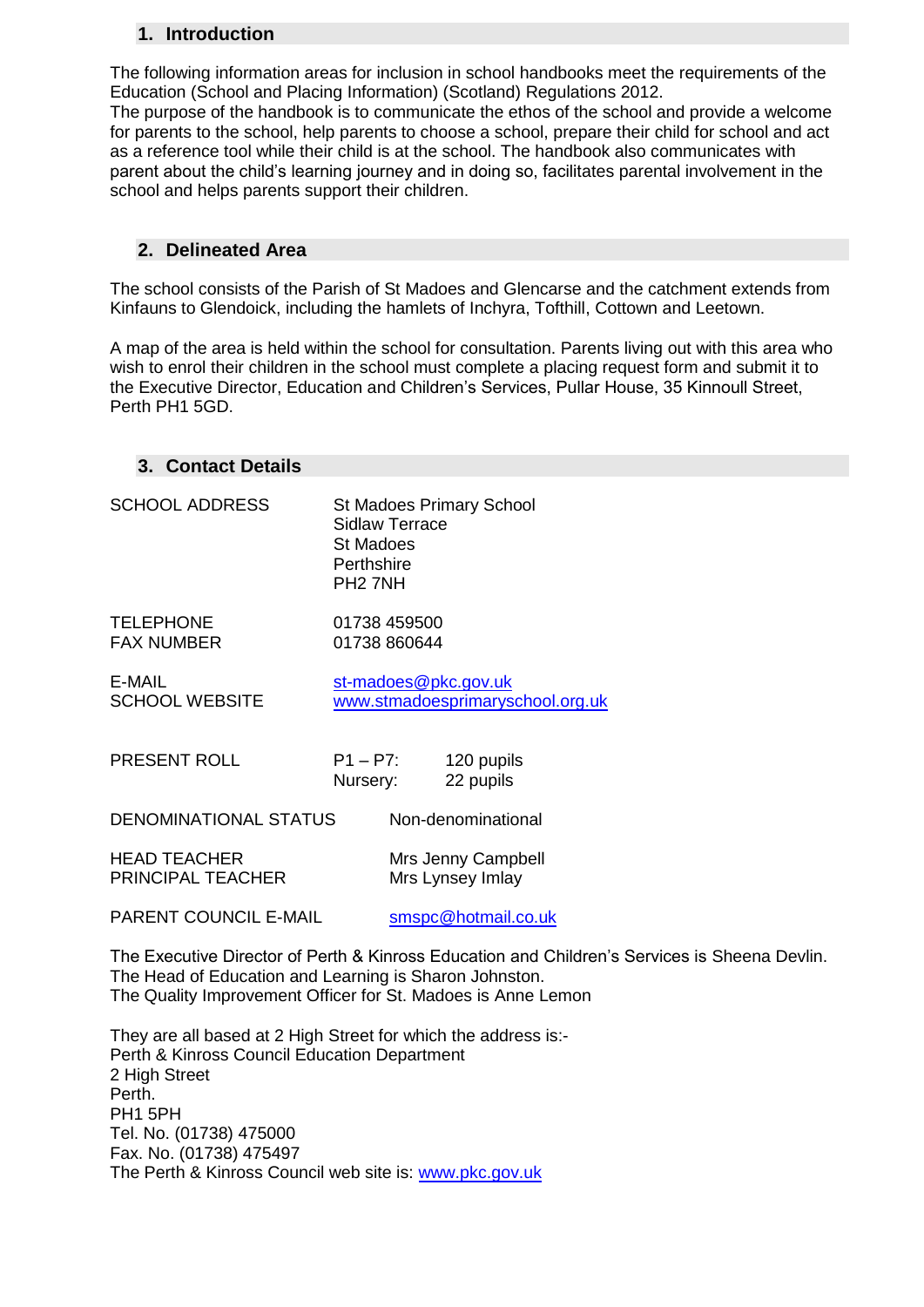#### **Registration and Induction Procedures**

Parents or carers who are considering registering their child at St Madoes Primary School are welcome to contact us to arrange a visit. To register your child, you should download and complete the registration form: [https://www.pkc.gov.uk/media/10349/Primary-Pupil-Registration-](https://www.pkc.gov.uk/media/10349/Primary-Pupil-Registration-Form/pdf/Pupil_Registration_Form_FINAL.pdf?m=637038110256170000)[Form/pdf/Pupil\\_Registration\\_Form\\_FINAL.pdf?m=637038110256170000](https://www.pkc.gov.uk/media/10349/Primary-Pupil-Registration-Form/pdf/Pupil_Registration_Form_FINAL.pdf?m=637038110256170000) Please bring the completed form together with your child's birth certificate, your latest Council Tax bill and a recent utility bill as proof that you live permanently at your address, during the January registration week.

Visits to school will be arranged to enable new Nursery and P1 pupils to spend time with their teacher and classmates before the start of the session. Parents or carers are also invited to a meeting with the P1 teacher to discuss their child's start at school.

Parents or carers of children transferring from another school may wish to make an appointment to meet with the Head Teacher. Registration forms can be downloaded from the Council website using the link above.

#### **Attendance**

It is a legal requirement that parents or carers ensure that their children attend school regularly and punctually. If your child is unable to attend school, please contact us by telephone before 9.15am on the first day of the absence. The school's absentee line is 01738 459509. Please give your child a note explaining the reason for the absence on his/her return to school.

Please try to make appointments for your child out with school hours. Appointments during the school day should be notified to the school in advance.

Pupils may be ill during the session or may have to be absent from school for essential appointments, these absences are clearly unavoidable. However, an increasing number of parents / carers are taking pupils out of school during term time for family holidays. This is actively discouraged by Perth and Kinross Council as it necessitates pupils missing vital learning time which can have a detrimental effect on future attainment and can affect social development. All holiday absences are registered as unauthorised in accordance with Council policy. Parents / carers should avoid planning holidays within school term time unless no alternative is possible. Where parents / carers cannot avoid planning holidays in term time they should notify the Head Teacher of their intended holiday dates. No home learning will be provided by the school for pupils withdrawn to go on holiday.

Pupil absence is carefully tracked through the school's electronic management system. This highlights patterns and frequencies of absences. Where there are concerns over any pupil's attendance, parents / carers will be contacted, in the first instance, by the Head Teacher. If a child has an unsatisfactory or unexplained absence record, Education Support Services may be informed and a home visit may subsequently be made. Continued non-attendance may result in referral to the Children's Panel.

#### **Parental Concerns**

Most of the time and for most pupils the experience of school is relatively smooth. If any parent has a concern, your child's class teacher is usually best placed to address this. Parents should put a note in to the teacher. Thereafter they can contact the school before an issue causes more significant difficulties for the child. Often this can be dealt with swiftly by Mrs. Imlay, Principal Teacher or Mrs Campbell, Head Teacher. This may be resolved after a phone call, email or face to face contact. We operate an "open door" policy which means we will attempt to speak to a parent when they come to school or phone. There will be occasions when this may not be possible in which case we would arrange to speak as soon as possible.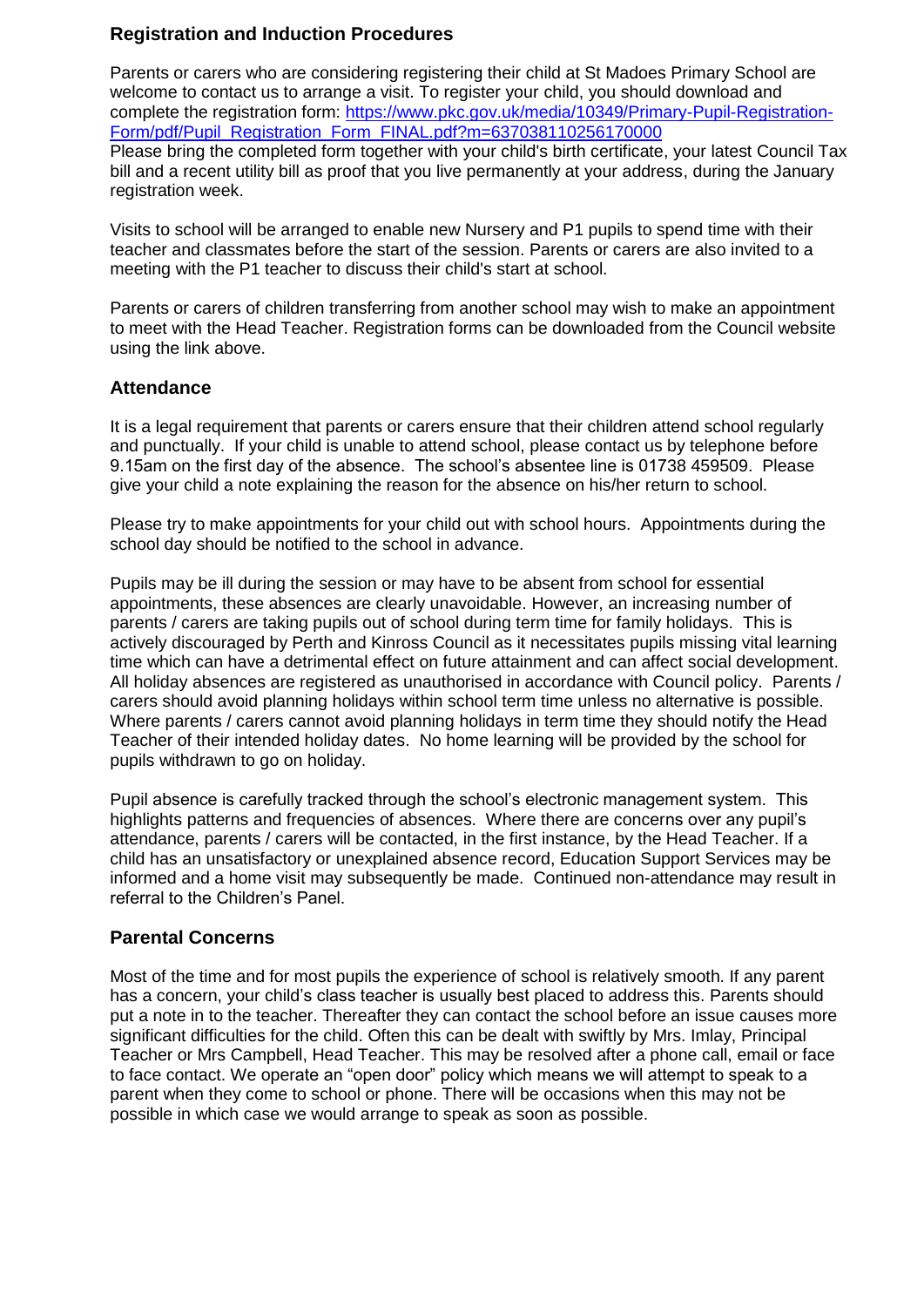#### **Parental complaints**

Should you have a complaint, including one that relates to the Additional Support for Learning (Scotland) Act 2004, concerning the school or your child's education you should contact the school office to arrange a meeting with the Head Teacher.

The school deals with complaints as part of Perth & Kinross Council's Complaints Handling Procedure. More information is available on the Council's website as follows: [www.pkc.gov.uk/complaints](http://www.pkc.gov.uk/complaints)

#### **4. School Ethos**

#### **Vision**

Together we grow.

#### **Values**

**T**eamwork **R**espect **E**quity **E**xcellence

#### **Aims**

We will:

- actively work together
- communicate with and care for others
- support and challenge each other
- take responsibility for our attainment and achievement

# **Positive Relationships**

At St. Madoes we encourage the highest standards in self-discipline, courtesy and good manners. Very simple school rules have been agreed by staff and pupils and are called Wise Choices. These are based on our School Values.

#### **1. Be your best (Equity & Excellence):**

- Do as you are asked the first time
- Be open to new challenges
- Keep trying

#### **2. Be helpful and respectful (Excellence, Teamwork & Respect):**

- Be kind and gentle
- Be polite
- Be respectful of yourself, others and property

#### **3. Be an active listener (Excellence, Teamwork, Equity & Respect):**

- Use an appropriate level of voice
- Listen to others and respect different opinions
- Take turns

We wish to encourage a partnership with you to ensure the best possible standards of pupil behaviour. At St. Madoes Primary, we have high expectations of all our pupils. We expect that our staff, parents and families will always support their children and also the school, in order to help their child follow school rules and constantly strive to be Successful Learners, Confident Individuals, Responsible Citizens and Effective Contributors.

Class teachers use a variety of positive behaviour approaches and strategies to ensure that a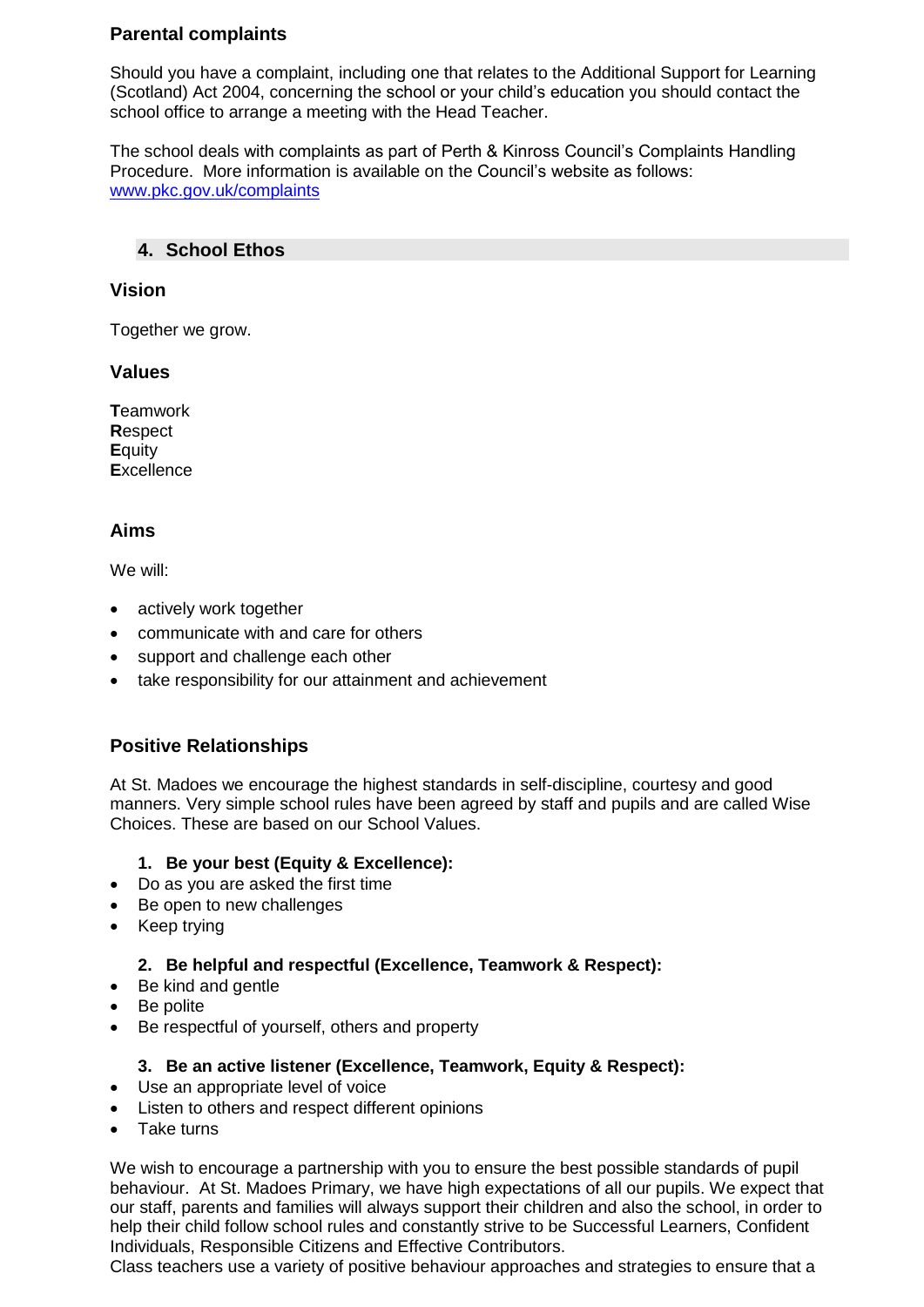warm, safe and happy ethos is created across the school where good choices are recognised and celebrated.

The Positive Relationships Policy, encourages pupils to take responsibility for their behaviour and informs parents or carers when a pupil is not making wise choices. Staff and pupils use Restorative Approaches to behaviour management, with a strong focus on solution oriented approaches.

As part of the Health and Wellbeing curriculum mental, emotional, social and physical wellbeing is positively developed by fostering a safe, caring, supportive, purposeful environment that enables the development of relationships based on mutual respect. Pupils have opportunities to develop skills and strategies to nurture their own and others' wellbeing.

# **Bullying**

Perth and Kinross Council's Anti-Bullying Strategy confirms the Council's commitment to positively addressing the issue of bullying behaviour in schools to ensure that children can learn in an environment that is free from intimidation, harassment and fear.

We are confident that our positive strategies actively encourage self-discipline and caring attitudes in our pupils. However, on occasion a serious breach of discipline may occur. We consider bullying to be in that category.

Where bullying is detected or suspected, it is taken very seriously. Children who bully must be given the opportunity to hear about and face up to the pain, hurt, distress and anger they have caused to others. Whilst appropriate action will be taken by the school, experience has shown that parental involvement at an early stage normally results in a satisfactory resolution. Further information on the Anti-Bullying Strategy can be found on Perth and Kinross Council's website.

# **Community Partnerships**

The school enjoys good links with parents and the local community, using local expertise to help with learning in school and offering support to the community as part of learning.

As an aspect of our involvement in the community, the school holds Christmas and Easter services at our local Church of Scotland and the minister, Mr Marc Bircham is the school chaplain as well as being a regular contributor to school assemblies. There are visits to and from the local Snack Group, with pupils involving members from the group in their learning.

We operate a committee system in the school, with all pupils from P1 to P7 involved in one of four committees: Health and Wellbeing, School Improvement, Library and School Grounds. These committees are led by P7 pupils, who take on the roles of Chairperson, Secretary and Treasurer in each committee. Our Parent Council and local community members support our committee work and involve pupils in community projects. We are part of the Junior Carsonians group, who work across all Carse schools to develop Eco projects in the area. The Active Schools coordinator Christine Cook encourages and supports parents, carers and members of local clubs to share their expertise with pupils.

#### **5. Parental Involvement**

There are many opportunities for you to become involved in supporting our school depending on your personal circumstances. We think that the key to a successful and flourishing school is that no matter how much or how little you do; the main thing is to be involved. We welcome the help and support of parents within the school in classrooms or on trips out of school. Many of these trips would not be possible without the support of parent helpers. Your child's primary education is an essential first step in developing the successful learners and confident individuals we all wish our children to become. Strong parental partnerships and open communication between home and school will ensure that we meet these challenges together. Every year we carry out several surveys of parents. These form part of our self-evaluation process and are used to inform our School Improvement Plans.

For further information: [www.pkc.gov.uk/parentalinvolvement](http://www.pkc.gov.uk/parentalinvolvement)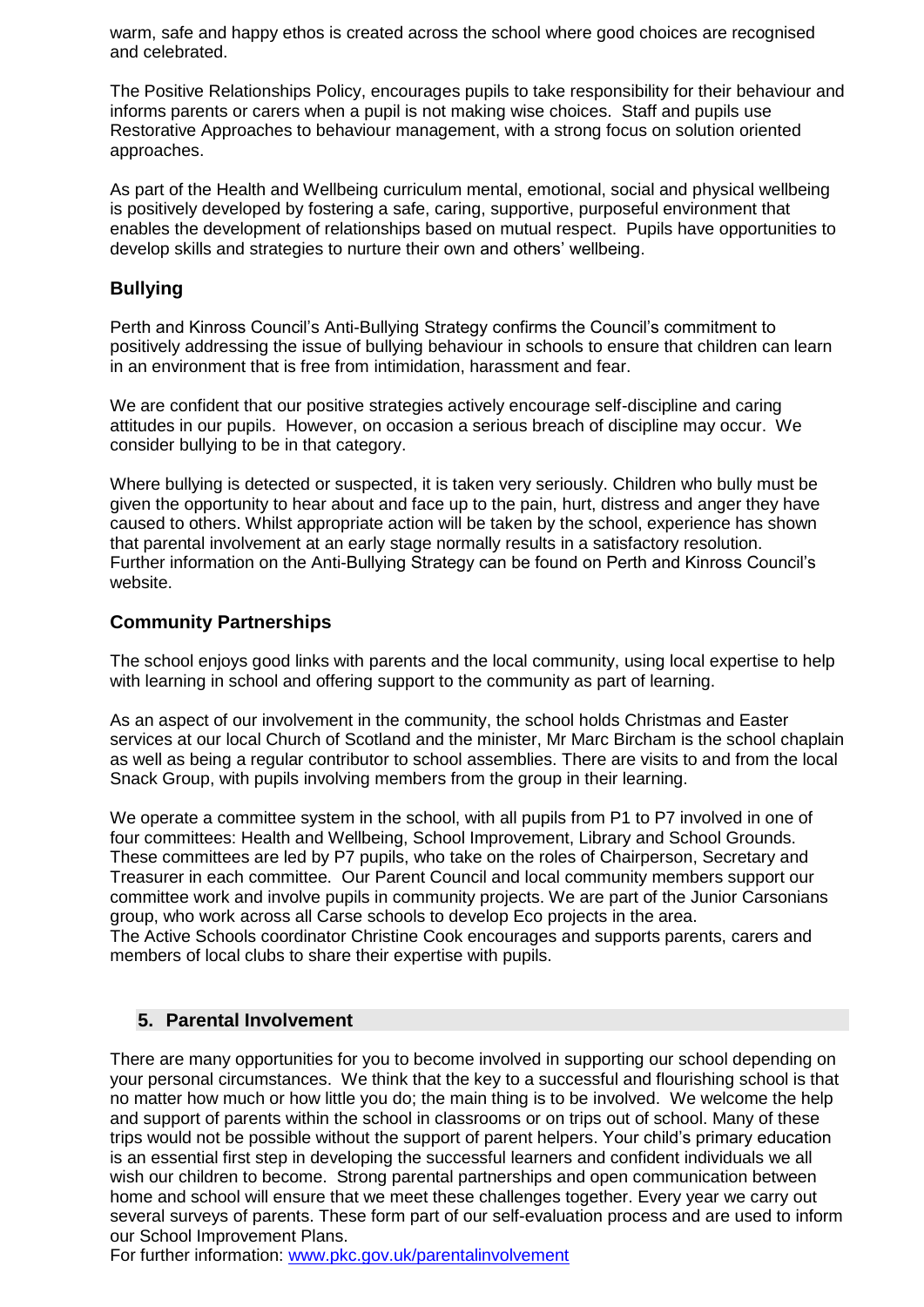# **Parent Council**

The school has a very active and supportive Parent Council. The Parent Council meets regularly to discuss items of interest and plan and organise fund-raising events. Parent Council meetings are open to all parents or carers who are automatically members of the Parent Forum.

The Parent Council also raises money to purchase resources to enhance the pupils' educational and social development. It also aims to provide good community links.

The office bearers are Chairperson: Claire Beatson Secretary: Lynn Smith Treasurer: Katie Paget

Parent council e-mail: [smspc@hotmail.co.uk](mailto:smspc@hotmail.co.uk)

#### **Communication with parents**

At St. Madoes Primary we take great pride in the strong links we have developed and actively encourage contact with parents and carers. We operate an open door policy and parents are also encouraged to contact the school to make an appointment to discuss any issue regarding their child at any time through the school session. Alongside this, regular newsletters keep parents and carers informed of events and initiatives in the school. Parents are engaged in their child's learning through the online app, Seesaw.

We offer two opportunities for parents or carers to meet formally with class teachers at Parent Contact Evenings. These are held in November and March. In addition, we have at least two Open Afternoons when parents, carers and family members can visit classrooms and be shown the learning taking place by their children.

We offer regular Parent Workshops, on a theme related to priorities in the School Improvement Plan. Parents and carers are also invited to attend class events throughout the year.

#### **6. Transitions**

#### **Nursery Education**

From August 2020, all 3-5 year olds will be entitled to 1140 hours per year of funded (free) early learning and childcare (ELC) in Scotland in the term after their third birthday.

The designated nursery provision for St Madoes is St Madoes School Nursery. The usual time to apply for a place is late February each year. A notice will be placed in the local press detailing the relevant dates for nursery registration. However, you can apply for a nursery place throughout the school year. Parents wishing to make an application for funded hours at St. Madoes School Nursery should complete the online application form: [http://my.pkc.gov.uk/service/ELC\\_Apply](http://my.pkc.gov.uk/service/ELC_Apply)

Allocation of places is made in accordance with Perth and Kinross Council's Policy and Guidelines for Admission to Nursery Schools and Classes. A copy of this policy can be found on Perth and Kinross Council website or from the school office. <https://rb.gy/oh3aas> When a child has registered at St. Madoes School Nursery, they will be invited to visit the Nursery with their parents or carers to meet staff and to meet other Nursery children before starting in Nursery. A place in a nursery class does not give priority in gaining a place in the same school when enrolling for Primary 1.

#### **Primary Education**

During a child's pre-school year there are opportunities for them to work with the P1 class to become familiar with the school and what happens there. In the summer term the new P1 class is invited to spend a morning and an afternoon in the P1 classroom to work with their P1 teacher. Parents and carers are invited to an information session and have a further opportunity to meet school staff when their child visits the P1 classroom.

The P1 teacher visits our Nursery regularly and is well known to the pre-school children. If your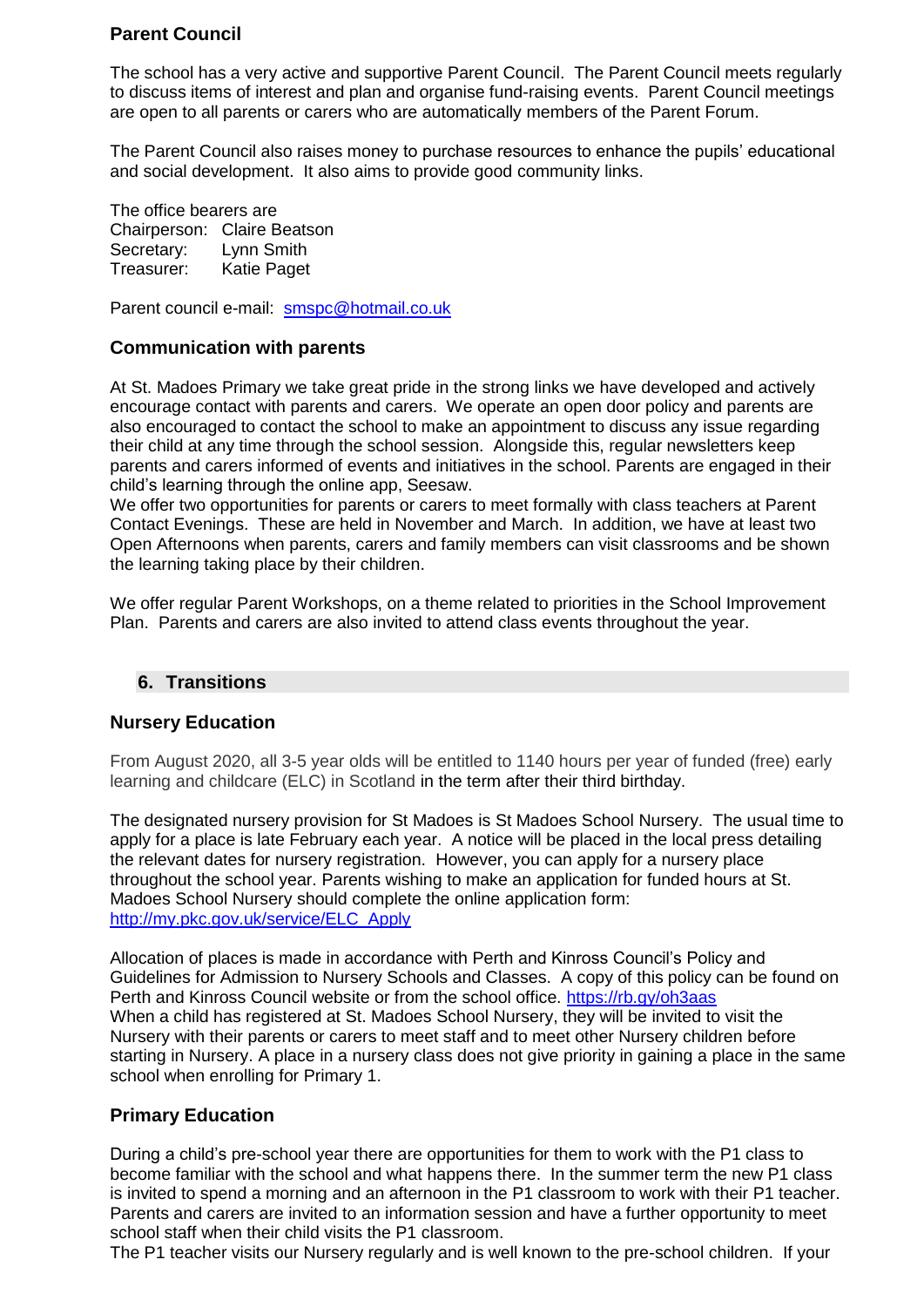child does not attend our Nursery, where possible, the P1 teacher will also visit partner nurseries and playgroups and we will make arrangements for your child to visit us several times before they start in Primary 1.

#### **Secondary Education**

Pupils of St Madoes Primary School normally transfer to Perth High School on completion of their primary education. There are a range of opportunities for liaison between the schools. P7 teachers from the feeder primary schools for Perth High meet with representatives from the secondary school during the year. This provides a vital forum for primary and secondary colleagues to keep in touch with each other and to discuss educational matters of mutual interest. From time to time working groups are set up within this local management group to produce materials relevant to all schools which can be used either directly with pupils or with teachers as part of staff development activities.

Parents and carers of P7 pupils are invited to an information evening at Perth High School early in the session.

Transition days as well as the P7 Maths Challenge, Safe Taysiders, P7 Citizenship Conference and sporting events are organised for all P7 pupils from Perth High feeder primaries throughout the P7 year. During the summer term, staff from Perth High School visit St Madoes to meet with P7 pupils and to liaise with our teachers and promoted staff. In the middle of June the P7s are invited to the High School for two days working a typical senior school timetable.

Perth High School contact details are:

| Head Teacher: | Thirza Pupillo       |  |  |
|---------------|----------------------|--|--|
| Address:      | Perth High School    |  |  |
|               | Oakbank Road         |  |  |
|               | Perth, PH1 1HB       |  |  |
| Tel No:       | 01738 628271/2       |  |  |
| Email:        | PerthHigh@pkc.gov.uk |  |  |
| Web:          | www.perthhigh.co.uk  |  |  |

Similar arrangements are usually made for any pupil transferring to any other secondary school. Parents and carers who wish their child to attend a secondary school other than Perth High School should complete a placing request form online: https://rb.gy/ij364n after receiving their notification of transfer to secondary school, usually in April of the year of transfer.

#### **7. The Curriculum**

Our school follows a Curriculum for Excellence, offering a broad general education, including well-planned experiences and outcomes across the curriculum. The purpose of a Curriculum for Excellence is to ensure that all children in our school develop the attributes, knowledge and skills they will need if they are to flourish in life, learning and work, now and in the future. Our main aim is to encourage our pupils to become; successful learners, confident individuals, responsible citizens and effective contributors. This can be achieved through the four contexts for learning:

#### **Curriculum areas and subjects**

The curriculum areas are the organisers for setting out the experiences and outcomes. Each area contributes to the four capacities.

Literacy and Language Numeracy and Mathematics Social Studies **Science Technologies** Religious and Moral Education (RME) Expressive Arts Health and Wellbeing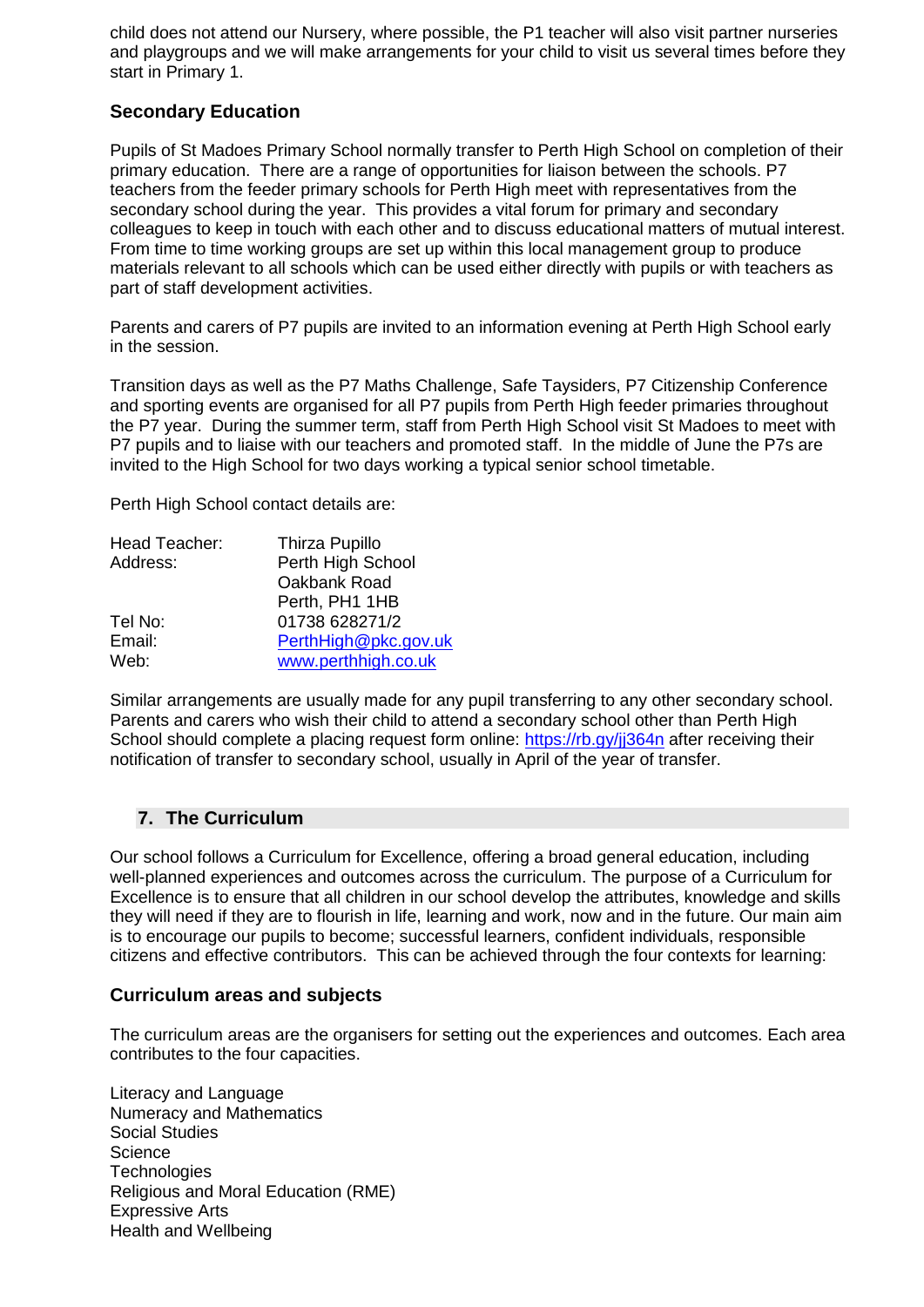# **Interdisciplinary learning**

How the curriculum should include space for learning beyond subject boundaries.

# **Ethos and life of the school**

The starting point for learning is a positive ethos and climate of respect and trust based upon shared values across the school community.

#### **Opportunities for personal achievement**

Pupils need opportunities for achievements both in the classroom and beyond, giving them a sense of satisfaction and building motivation, resilience and confidence.

To find out more about the Curriculum for Excellence, have a look at:

- <https://rb.gy/pr03du>
- [www.education.gov.scot/parentzone/](http://www.education.gov.scot/parentzone/)

#### **Pupil Involvement in the learning process**

Teachers plan for learning opportunities across the 8 curricular areas using long-term and shortterm planning. Pupils are very much a part of the planning process and work with their teachers to plan forward using a Visible Curriculum based around the school vision, values and aims. Their ideas and previous learning have a direct impact upon classroom activities. Children's views are sought regularly in the planning and learning process through Learning Conversations in the classroom. This will include the use of St. Madoes Learning Journey which is issued termly to parents and through individual target setting which provides an opportunity to reflect on individual strengths and plan, with support, the pupil's next steps.

Pupils also compile an e-portfolio of learning on Seesaw which demonstrates their progress and achievement across the curriculum.

Teachers cover the 8 curricular areas throughout the academic year. During your child's journey through school, they will participate in lessons about sensitive aspects of learning, e.g. relationships, sexual health, parenthood, drugs awareness etc. Class teachers will inform parents before these lessons take place.

#### **Religious and Moral Education**

We follow the guidance in Curriculum for Excellence on experiences and outcomes in Religious and Moral Education, teaching about Christianity, other world religions and the development of beliefs and values. We are committed both through the ethos and the curriculum to provide appropriate opportunities for the development of pupils' spiritual, moral and cultural values. This will be undertaken in partnership with parents and carers and will take account of the individual needs of pupils and the views of parents and carers.

#### **Parental Rights**

We would normally expect all children to participate in Religious "Education" although not necessarily in Religious "Observance" (ie end of term services). Parents wishing children to be exempted from religious activities should discuss it with the Head Teacher and then notify us in writing. If an assembly is to have a significant religious element, pupils who are excused from end of term services will be exempt from attending the assembly and instead are looked after by other school staff.

Under the terms of the Education (Scotland) Act 1980 "any pupil may be withdrawn by his/her parents from any instruction in religious subjects and from religious observance."

#### **Religious Observance**

The school holds weekly assemblies. This provides an opportunity for pupils to share together and celebrate as a school community those things which we value. They also give opportunities for our pupils to reflect on spiritual and moral concerns. Through this, pupils can increase their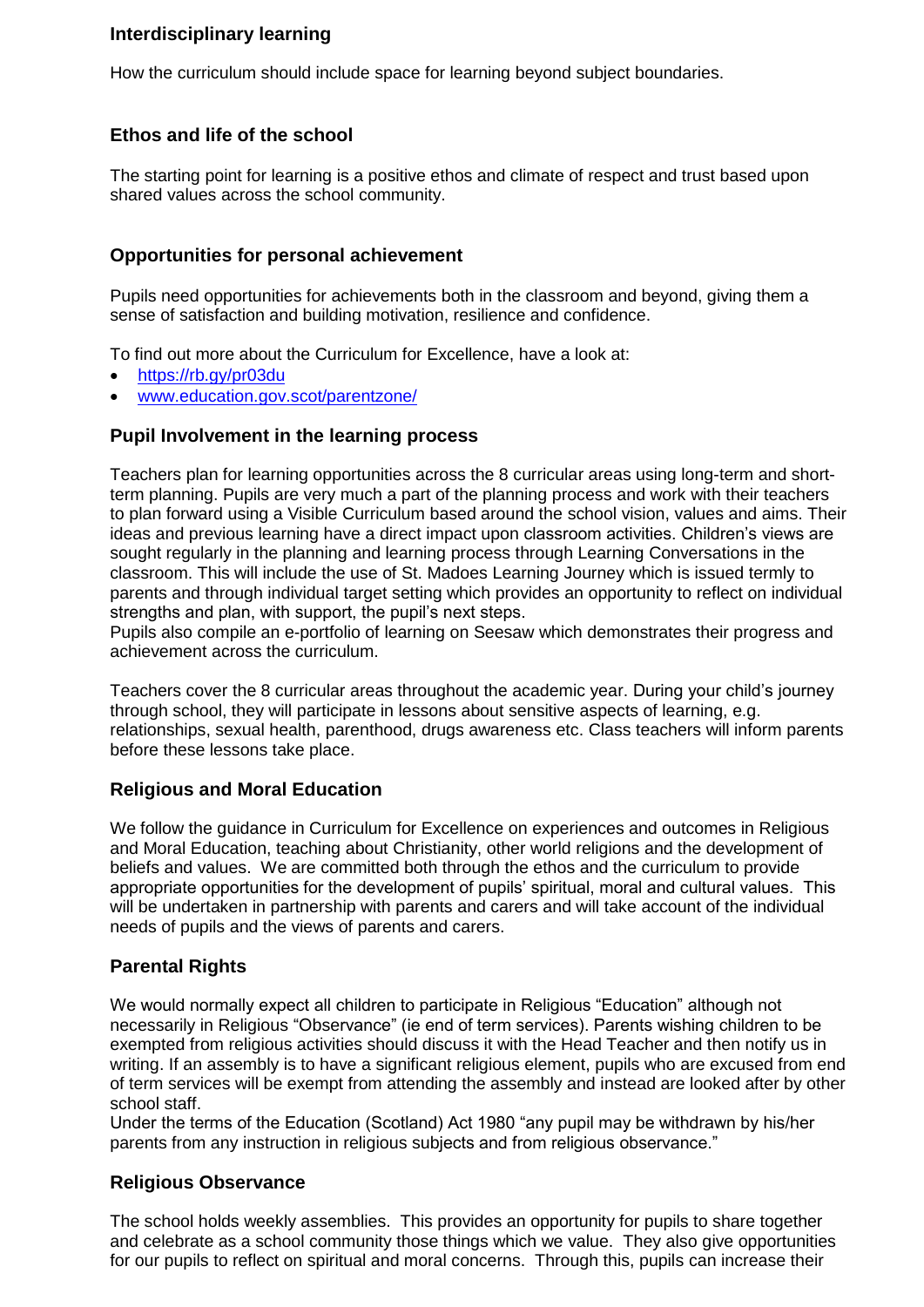understanding of religious practices. Each class has a turn to lead the assembly and the school chaplain, Mr. Marc Bircham, from St. Madoes and Kinfauns Church joins us on a regular basis.

Often guest speakers from charities or other worthy organisations are invited to our assemblies.

# **8. Assessment & Reporting**

#### **Assessment**

An important element of Curriculum for Excellence is assessment. For teachers it is essential to have a clear picture of where a learner is in their learning journey so that the next steps can be carefully planned. Formative assessment is an ongoing process of talking with the pupils, encouraging them to reflect on their learning and using a variety of strategies in the classroom to gauge understanding. This is a continual and cyclical process of determining where the pupils are currently in their learning – what is the next piece of learning to be achieved – and what are the next steps that will take us there. At all stages the pupils are involved in talking about their understanding, skills and current knowledge. On occasion we use summative assessment and this provides a snapshot of where a learner is in a particular curricular area on that day. In addition to this, at Primary 7, a profile is completed with pupil input that reflects their attainment and achievements to date. This accompanies them to their chosen secondary school.

# **Reporting**

Reporting to parents takes a variety of forms, some ongoing and informal, others more formal. Learning Journeys are sent home termly, to inform parents of the learning focus for the term and to give suggestions for how parents can help. Parents are invited to open afternoons, a class assembly and special events and performances. All of these are ways we report to parents. More formally we send out an interim report to parents in November and March and have Parent Contact meetings at this time when parents and carers are invited to discuss their child's progress. A final pupil report is sent home in June. This indicates your child's strengths and development needs in all curricular areas.

Pupil reports aim:

- to provide clear, positive and constructive feedback about children and young people's learning and progress, looking back on what has been achieved against standards and expectations.
- to create an agenda for discussions between learners and those teaching and supporting them about their next steps in learning.

#### **9. Support for Pupils**

#### **Support for Learning**

An additional support need arises from anything which is a barrier to learning. Most or all schools will have some children with additional support needs of some kind.

At St. Madoes Primary, children who may benefit from extra support are identified during tracking discussions with class teachers, senior management and the Support for Learning teacher, Mrs Martin who teaches on Mondays. She works alongside class teachers or 1:1 where she uses a wide variety of resources tailored to fit individual needs. Pupil Support Assistants may offer additional support to pupils following her recommendations at other times in the week. Parents are kept informed about this provision and encouraged to become involved. For pupils who have an identified need, additional support meetings will be held where consideration will be given to the appropriate support and planning required.

Further information for parents on Additional Support Needs can be found through:

• Perth and Kinross Council:

- Tel: 01738 475000 [www.pkc.gov.uk/article/17278/Schools-additional-support-](http://www.pkc.gov.uk/article/17278/Schools-additional-support-)
- Children in Scotland: Working for Children and Their Families, trading as "Enquire the Scottish advice and information service for additional support for learning", a charitable body registered in Scotland under registration number SC003527;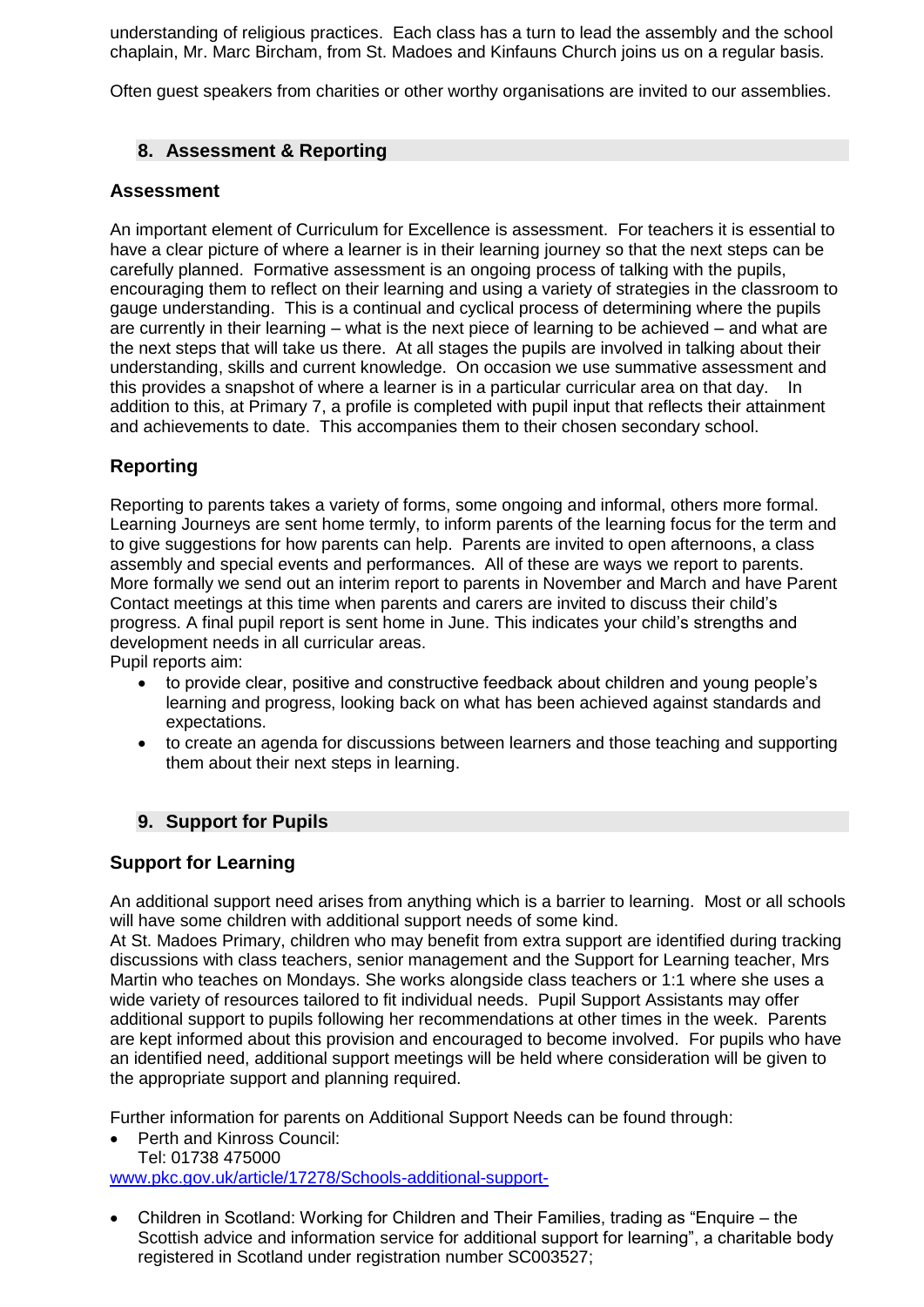Enquire offers independent, confidential advice and information on additional support for learning through:

Telephone Helpline: 0345 123 2303

Email Enquiry service: [info@enquire.org.uk](mailto:info@enquire.org.uk)

Advice and information is also available at [www.enquire.org.uk](http://www.enquire.org.uk/)

• The Scottish Independent Advocacy Alliance Scottish Independent Advocacy Alliance, a charitable body registered in Scotland under registration number SC033576

Tel: 0131 260 5380

[www.siaa.org.uk](http://www.siaa.org.uk/)

• Scottish Child Law Centre, a charitable body registered in Scotland under registration number SCO12741

Tel: 0131 667 6333

[www.sclc.org.uk](http://www.sclc.org.uk/)

#### **Health Care**

The School Nurse, Doctor or Dentist visits the school from time to time. Parents and carers whose children are being examined by the doctor are normally notified by the Health Service via the school and invited to attend. The results of the dentist's visits are conveyed to parents and carers, who are then expected to take the appropriate action as advised.

If your child becomes ill at school or has an accident, the school will notify you at once by telephone. If parents or carers are not available, the emergency contact will be contacted. In the case of serious injury, or when parents or carers cannot be contacted, the child may be taken directly to hospital and the parents or carers informed as soon as possible.

Parents and carers should ensure that the school is informed of any specific medical conditions their child may have or medication they may require. This information should be put in writing and sent to the school where it will be treated in strict confidence. Medication will only be administered to pupils with chronic medical conditions (i.e. long-term conditions). If your child needs medication during school hours, you must complete a form, available from the office, saying what medicines are to be given and for how long. The medicines must be in a container with the child's name, class and the dosage clearly marked on the outside. Inhalers should be similarly marked.

Medicine for occasional illnesses e.g. paracetamol or any prescription or non-prescription drug, will not be administered by school staff. Pupils should stay at home until they are well and strong enough to come to school. In the event of courses of medicine needing to be completed, parents or carers should judge timings to avoid the hours between 9.00 a.m. – 3.15 p.m. or make arrangements for themselves or their representative to come into school to administer the medication to their child.

A basic first aid kit is kept in the school. Mrs. Marra is our recognised trained First Aider.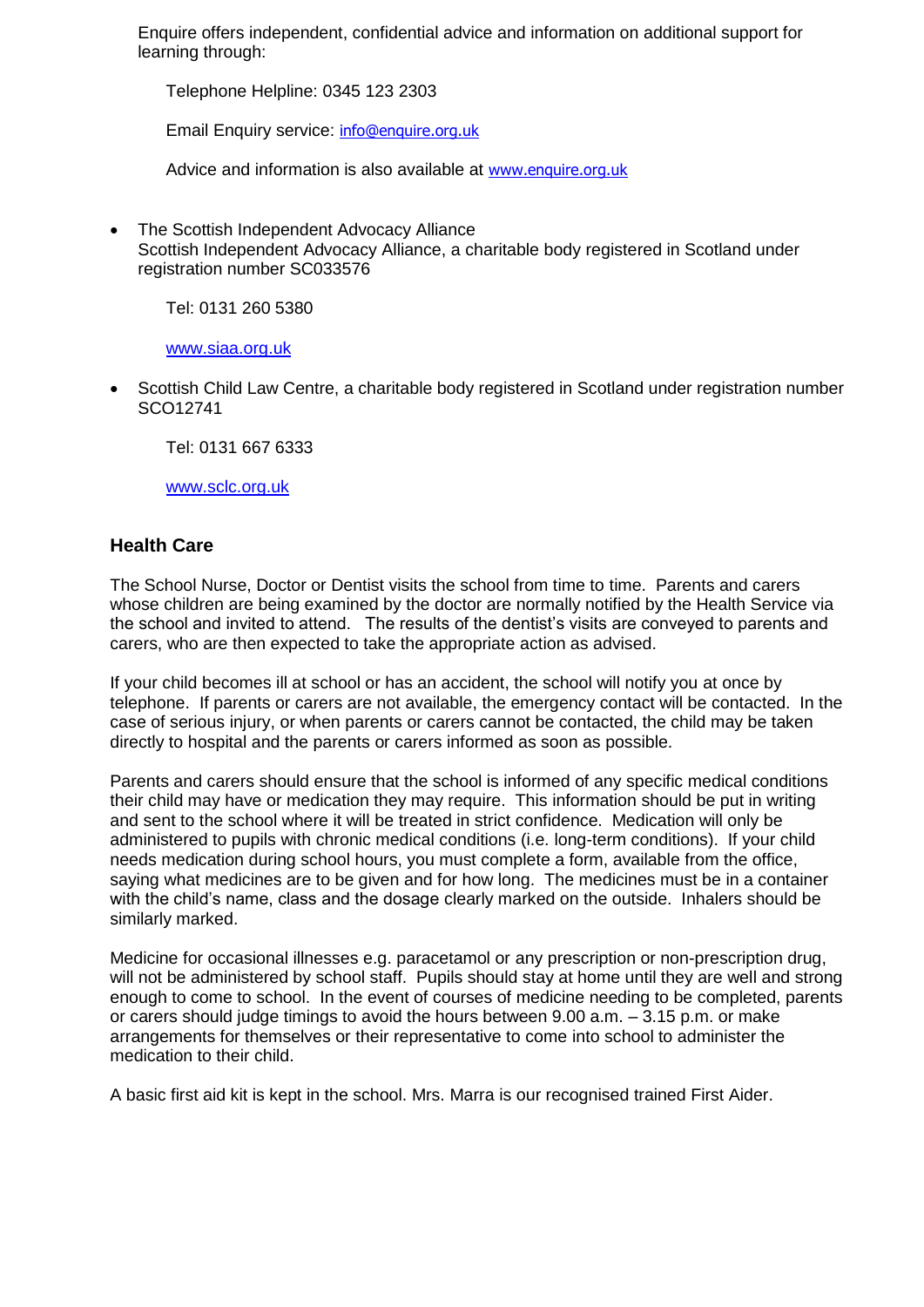#### **10.School Improvement**

Each session we write a School Improvement Plan detailing the work we will focus on for the year ahead to improve our school and a Standards and Quality Report to provide parents and carers with information about how we have improved. These documents are on display in the school foyer with actions and updates added regularly. They are also available on request from the school office.

# **11.School Policies & Practical Information**

School policies are reviewed regularly with pupils, parents, carers and staff as appropriate. Copies of all policies are available from the school office.

#### **Organisation of the school day**

| <b>Primary</b> | $(P1 - P7)$ | $9.00$ am $-3.15$ pm                           |
|----------------|-------------|------------------------------------------------|
|                | Interval    | $10.40$ am – 10.55am                           |
|                |             | Lunch Break $12.35 \text{pm} - 1.35 \text{pm}$ |

**Nursery** 9.00am – 3.00pm

#### **Primary Classes**

There are 6 primary classes in the school, which necessitates composite classes. These composites can vary from year to year. Pupils are assigned to classes according to Perth and Kinross Council policy, which is in most cases based on age. Further information can be found on the Perth and Kinross Council website:

[www.pkc.gov.uk/article/17302/Structuring-of-classes-in-primary-school](http://www.pkc.gov.uk/article/17302/Structuring-of-classes-in-primary-school)

#### **Break and Lunch arrangements**

Lunches are cooked on the premises and are of a very high nutritional standard. There are two sittings for lunch. P1 - P4 pupils attend first sitting and P5 – P7 pupils attend second sitting. Pupils may bring a packed lunch, which they eat in the hall or, if in P57, outside in good weather. Those staying at school for lunch must stay on the premises under our supervision. For families on low income there is provision for free school meals. Information on entitlements and how to apply can be found on the Perth and Kinross Council website: [www.pkc.gov.uk/freeschoolmeals](http://www.pkc.gov.uk/freeschoolmeals)

The playground is supervised at morning and lunch break by support staff, with involvement of the Head Teacher and Principal Teacher. If the weather is very wet or stormy at break times, children are kept indoors. P7s monitor each class with support staff patrolling the school. Please do not send your child to school before 8.55am as the playground is not supervised before morning bell.

#### **School Transport**

Free school transport is only available to pupils attending their catchment school and living more than two miles from the school, measured by the shortest available walking route. Transport will be provided from a suitable point on the public highway. This can be up to two miles from the pupil's home. Further information and application forms for Free School Transport to Primary School are available from the school office or on the Perth and Kinross Council website: [www.pkc.gov.uk/article/17284/Schools-transport-and-trips](http://www.pkc.gov.uk/article/17284/Schools-transport-and-trips)

Parents / carers who have made successful placing requests for their children to attend St Madoes Primary School have to make their own transport arrangements and meet the costs thereof.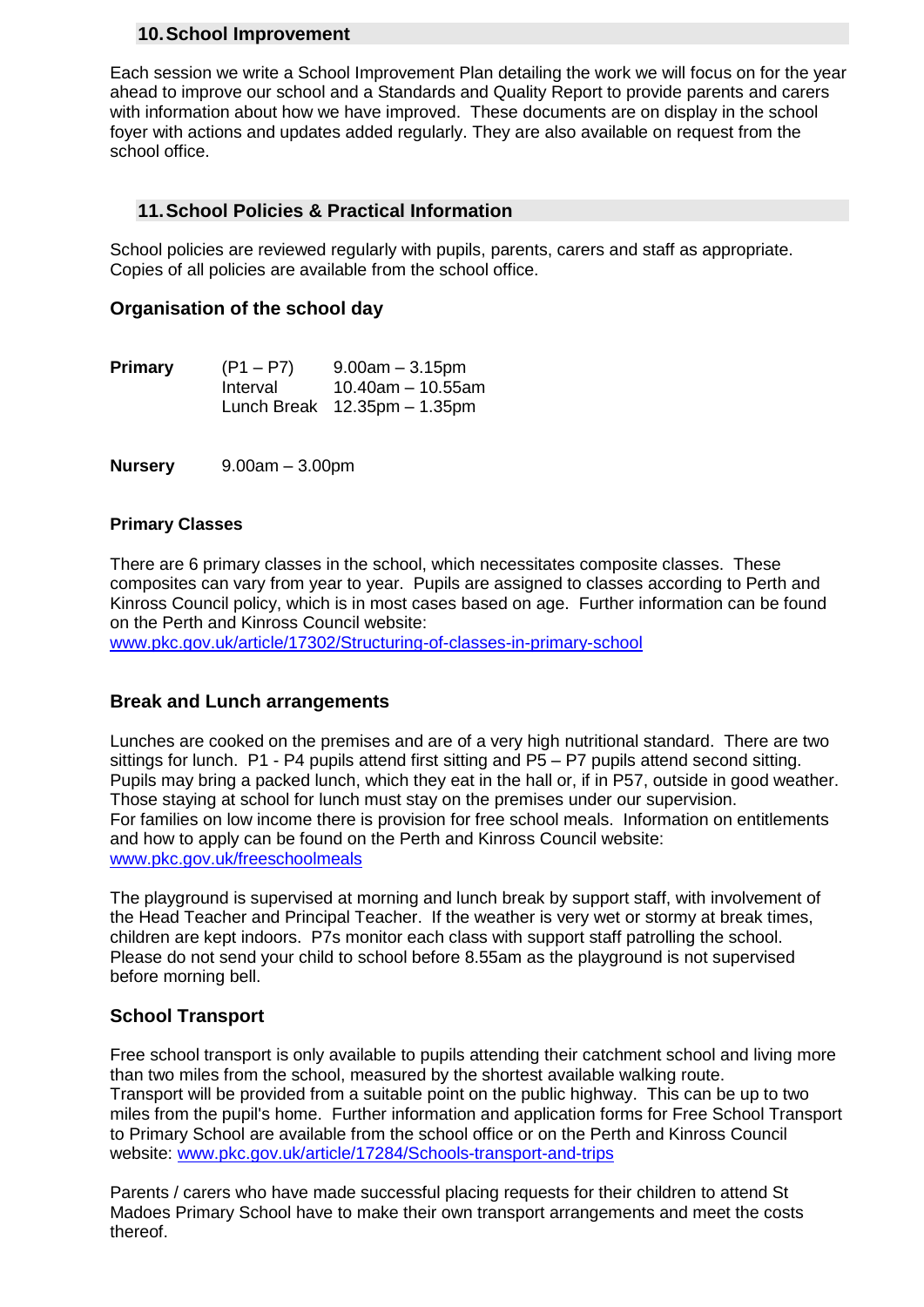# **Uniform**

It is school policy to encourage every pupil to wear school uniform. All items of clothing should be clearly marked with the child's name.

# **School Uniform**

- Black or grey trousers, shorts, skirts and pinafores.
- White shirt or polo shirt.
- School tie
- Red jumper.
- Red and white check summer dress and white socks.
- Boys Black or grey or white socks.
- Girls Grey, black or red tights.
- Black outdoor shoes
- Indoor shoes.

# **PE Uniform**

- White or house colour T-shirt (P1 pupils will be allocated a house prior to starting P1).
- Black/navy shorts or jogging bottoms
- Trainers and short, white socks.

The wearing of jewellery is discouraged for safety reasons. It is not part of school uniform and should not be worn in school. Earrings must be removed, or studs taped over during PE.

For families on low income there is provision for clothing grants. Information can be found on the Perth and Kinross Council website: [www.pkc.gov.uk/clothinggrants](http://www.pkc.gov.uk/clothinggrants)

#### **Home Learning**

Home learning is given to all classes from P1 – P7. Home learning is an important link between home and school and is a chance to support your child with their learning. Generally, homework is not given if a pupil is unwell and absent from school or on holiday during term time. The Home Learning Policy is available from the school.

#### **Extra-Curricular Activities**

Throughout the session school staff provide several types of after school clubs. These vary according to the interests of children and may include computer, art and craft. Our Active Schools coordinator also organises school clubs throughout the session, which are run by parents or local volunteers. Volunteer helpers to help run after school clubs are always welcome and should contact the Head Teacher to discuss this further. We also work very closely with the Madoch Centre who run clubs together with the school.

#### **Instrumental Tuition**

St Madoes Primary School currently offers instrumental tuition for violin and viola. Due to the high demand for places, a selection procedure usually has to take place. This will comprise of an aural test, an appropriate objective test and a check for physical compatibility to the instrument which will be carried out by the Instrumental Instructor in order to assess the most suitable applicants. The Instrumental Instructor issues information about places available when he has vacancies.

#### **Houses**

The school operates a house system. We have three houses: Falcons, Hawks and Eagles. Pupils from the same families are allocated to the same houses. House tokens are allocated for achievements and contributions to the life and work of the school. We operate a committee system in the school, with all pupils from P1 to P7 involved in one of four committees. These committees meet fortnightly and are opportunities for pupils to make a real difference to their school, while also improving skills for learning, life and work.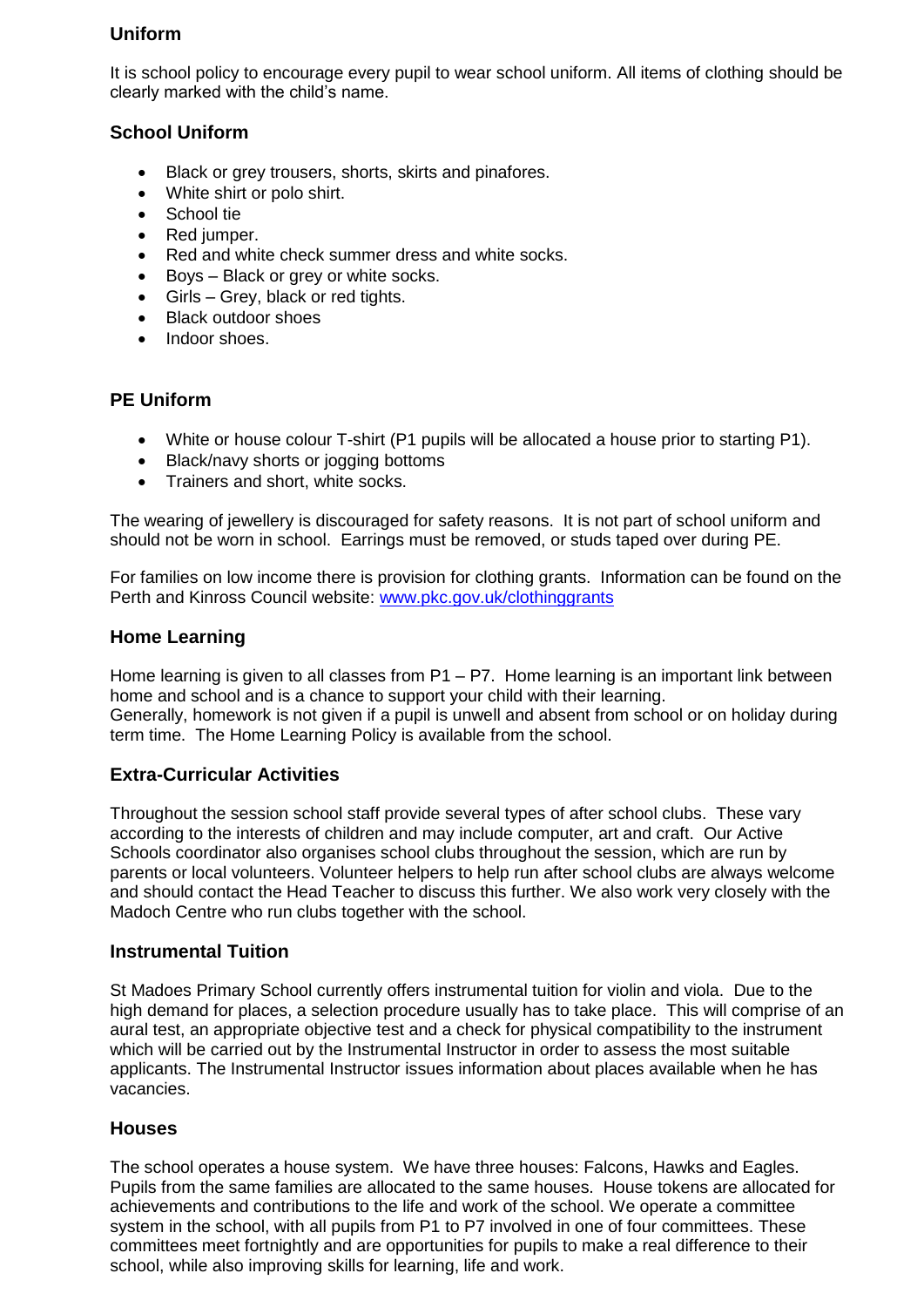### **School Improvement Committee**

In August of each year pupils elect class representatives for the School Improvement Committee. This involves two pupils from each classroom from P1 to P7. School Improvement Committee meets regularly with the Head Teacher to discuss various items and to contribute to school improvement and the school's charity work.

#### **Severe Weather Arrangements**

If early closure is planned e.g. end of session, adequate notice will be given by newsletter. Unplanned early closures are rare. If an occasion arises where pupils require to be sent home, pupils will be sent only if the school knows there is an adult there. First contact with parents will be made by sending a text message through Groupcall. Checks may be made by telephone if necessary and use of emergency contacts made. If we are unable to get in touch with a parent or emergency contact, pupils will stay in school with staff until contact is made.

# **Early Closures: e.g. Severe Weather Conditions – Heavy Snow**

Should there be severe weather prior to the start of the school day it is possible that the school might not be open. Please check with radio stations from 7 am onwards, before you phone the school as there might not be anyone in school to answer your phone call.

Please note information regarding emergency closures due to snow or flooding will be available from the following sources:

- Radio Tay AM 1584 and 1161
- Radio Tay FM 96.4 and 102.8
- PKC Customer Service Centre (08:00 to 18:00) 0845 3011100, 01738 475000
- PKC website [www.pkc.gov.uk](http://www.pkc.gov.uk/)
- PKC Twitter and Facebook www.pkc.gov.uk/socialmedia

If school does not open every effort will be made to text or email parents as soon as possible to help pass on the information.

Should the children already be in school and the weather conditions worsen, under normal circumstances the school will always remain open. In the unusual event of the school having to close, parents or emergency contacts will be contacted to collect their children. The school cannot be closed until the last pupil and staff member have left. In circumstances where conditions worsen during the day, parents are free to come at any time and collect their children. You are the best judge when deciding if weather conditions are likely to cause difficulty or danger for pupils returning home.

#### **Emergency Arrangements**

If your child becomes ill or has an accident, the school may need to contact parents, carers or emergency contacts and on rare occasions it may be necessary to send every child home. It is, therefore, most important, that parents keep the school informed promptly about any change of address, telephone number or place of employment as well as any changes regarding emergency contacts.

#### **12.Name of Child Protection Officer**

Mrs Campbell, Head Teacher and Mrs Imlay, Principal Teacher are the Child Protection Officers responsible for Child Protection matters.

As a school we have good contacts with the School Medical Officers, Social Workers and Police, any or all of whom may be involved in a Child Protection case. We will always ensure that you are informed and participate in any action which we may initiate regarding your child.

We take issues of Child Protection very seriously. If you are aware of any issues affecting our pupils you should contact the school (if the issues are school-related) or the Social Work Duty Care Team on 01738 476768. Out with office hours emergency contact can be made on 0845 3011120.